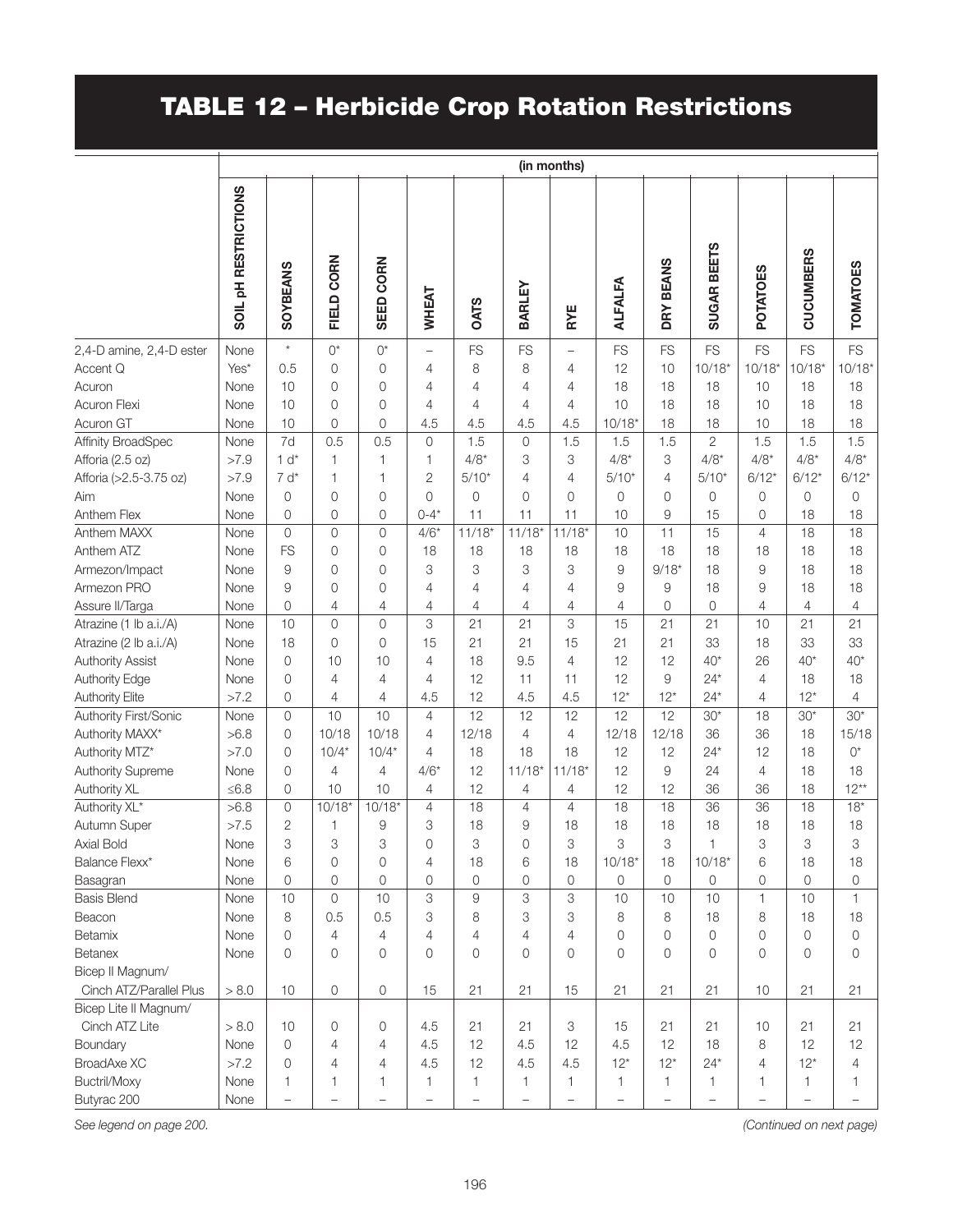|                                                                   | (in months)                     |                 |                     |                     |                |                |                |                |                |                |                |                 |                  |                 |
|-------------------------------------------------------------------|---------------------------------|-----------------|---------------------|---------------------|----------------|----------------|----------------|----------------|----------------|----------------|----------------|-----------------|------------------|-----------------|
|                                                                   | SOIL <sub>PH</sub> RESTRICTIONS | <b>SOYBEANS</b> | FIELD CORN          | SEED CORN           | WHEAT          | <b>OATS</b>    | BARLEY         | RYE            | <b>ALFALFA</b> | DRY BEANS      | SUGAR BEETS    | <b>POTATOES</b> | <b>CUCUMBERS</b> | <b>TOMATOES</b> |
| Cadet                                                             | None                            | 0               | $\mathbf 0$         | $\mathbf 0$         | <1             | <1             | <1             | <1             | <1             | <1             | <1             | <1              | <1               | <1              |
| Callisto/Quartz/Motif                                             | None                            | 10              | $\mathbf 0$         | $\mathbf 0$         | 4              | 0              | 4              | 4              | 10             | 18             | 18             | 10              | 18               | 18              |
| Callisto GT                                                       | None                            | 10              | $\mathbf 0$         | $\mathbf 0$         | 4              | 4              | 4              | 4              | 10             | 18             | 18             | 10              | 18               | 18              |
| Callisto Xtra                                                     | None                            | 10              | $\mathbf 0$         | $\mathbf 0$         | 4              | 4              | 4              | 4              | 10             | 18             | 18             | 10              | 18               | 18              |
| Canopy*                                                           | >7                              | 0               | 10                  | 10                  | 4              | 4              | 4              | 4              | 10             | 12             | 30             | 30              | 18               | $10*$           |
| Canopy EX*                                                        | >7.0                            | 0               | 10                  | 10                  | $\overline{4}$ | 4              | $\overline{4}$ | $\overline{4}$ | 10             | 12             | 30             | 30              | 18               | $10*$           |
| Capreno*                                                          | >7.5                            | 10              | $\mathbf 0$         | $\mathbf 0$         | 4              | 18             | 10             | 18             | 18             | 18             | 18             | 18              | 18               | 18              |
| Chateau SW/EZ                                                     | None                            | 4               | 4                   | $6/12*$             | 4              | $6/12*$        | $6/12*$        | $6/12*$        | $6/12*$        | $6/12*$        | $6/12*$        | $6/12*$         | $6/12*$          | $6/12*$         |
| Cheetah Max                                                       | None                            | 0               | 10                  | 10                  | 4              | $\overline{4}$ | 4              | 4              | 18             | 6              | 18             | 2.5             | 18               | 6               |
| Cimarron Plus                                                     | >7.9                            | 12              | 12                  | 12                  | 1              | 10             | 10             | 6              |                |                |                |                 | ÷,               |                 |
| Clarity/Banvel <sup>a</sup>                                       | None                            | $\overline{4}$  | $\mathbf 0$         | $\mathbf 0$         | $\mathbf{1}$   | 1              | $\mathbf{1}$   | $\mathbf{1}$   | $\overline{4}$ | $\overline{4}$ | $\overline{4}$ | $\overline{4}$  | $\overline{4}$   | 4               |
| Classic*                                                          | >7                              | 0               | $\overline{9}$      | 9                   | 3              | 3              | 3              | 3              | 12             | 9              | 30             | 30              | 18               | $9/15*$         |
| Cobra/Phoenix                                                     | None                            | 0               | $\mathbf 0$         | $\mathbf 0$         | $\Omega$       | $\overline{0}$ | 0              | 0              | $\Omega$       | $\Omega$       | $\overline{0}$ | $\mathbf 0$     | 0                | 0               |
| Command*                                                          | < 5.9                           | 0               | $\overline{9}$      | 9                   | 12             | 16             | 16             | 16             | 16             | 9              | 9              | 9               | 9                | $9/12*$         |
| Corvus*                                                           | $\geq 7.5$                      | 9               | $\mathbf 0$         | 0                   | 4              | $17*$          | $\Theta$       | $17*$          | $17*$          | $17*$          | $17*$          | $17*$           | $17*$            | $17*$           |
| Coyote                                                            | None                            | <b>FS</b>       | $\mathsf{O}$        | $\mathsf{O}$        | 4.5            | 4.5            | 4.5            | 4.5            | 18             | 18             | 18             | FS              | 18               | 18              |
| Crusher                                                           | None                            | 1               | $\mathbf 0$         | 10                  | 3              | 9              | 3              | 3              | 10             | 10             | 10             | 1               | 10               | 1               |
| Curtail*                                                          | None                            | 10.5/18*        | $\mathbf{1}$        | $\mathbf{1}$        | 1              | 1              | 1              | $\mathbf{1}$   | 10.5           | 10.5/18*       | 5              | 18              | 18               | 18              |
| Degree Xtra/FulTime NXT                                           | None                            | FS              | $\mathbf 0$         | $\mathbf 0$         | 15             | 15             | 15             | 15             | 15             | 15             | 15             | 15              | 21               | 21              |
| <b>DiFlexx</b>                                                    | None                            | 2               | $\mathbf 0$         | $\mathbf 0$         | 2              | 2              | $\sqrt{2}$     | 4              | $\overline{4}$ | 4              | 4              | 4               | 4                | 4               |
| DiFlexx DUO                                                       | None                            | 8               | $\circ$             | $\mathsf{O}$        | $\overline{4}$ | $\overline{4}$ | $\sqrt{4}$     | $\overline{4}$ | 10             | $10/18*$       | $10*$          | 10              | 18               | 10              |
| Dimetric Charged<br>Dual Magnum/Dual II<br>Magnum/Cinch/EverpreX/ | None                            | 4               | $\overline{4}$      | $\overline{4}$      | 4              | 18             | 4              | 18             | $5^*$          | 18             | 18             | 12              | 18               | 18              |
| Moccasin II Plus                                                  | None                            | $\mathbf 0$     | $\mathbf 0$         | $\mathbf 0$         | 4.5            | 4.5            | 4.5            | 4.5            | $\overline{4}$ | 0              | 0              | 0               | <b>FS</b>        | $O^*$           |
| Elevore                                                           | None                            | 0.5             | 0.5                 | 0.5                 | 0.5            | 0.5            | 0.5            | 0.5            | 9              | 9              | 15             | 15              | 15               | 15              |
| Engenia <sup>a</sup>                                              | None                            | $1^*$           | $0^*$               | $O^{\star}$         | 1              | 1              | 1              | 1              | 4              | 4              | 4              | 4               | 4                | 4               |
| Enlist Duo                                                        | None                            | $^\star$        | $0^*$               | $0^*$               |                | <b>FS</b>      | <b>FS</b>      | L              | <b>FS</b>      | <b>FS</b>      | <b>FS</b>      | FS              | <b>FS</b>        | FS              |
| Enlist One                                                        | None                            | $\star$         | $0^*$               | $0^*$               |                | <b>FS</b>      | FS             | L,             | FS             | <b>FS</b>      | FS             | FS              | FS               | FS              |
| Envive*                                                           | >7.0                            | 0               | 10                  | 10                  | $\overline{4}$ | 10             | 4              | 4              | 10             | 12             | 30             | 30              | 18               | $12*$           |
| Eptam                                                             | None                            | 10              | $\mathbf{1}$        | 10                  | 3              | 10             | 10             | 3              | $\overline{0}$ | 0              | 10             | 10              | 10               | 10              |
| Expert                                                            | None                            | $10$            | $\mathbf 0$         | $\mathsf{O}\xspace$ | 10             | 18             | 18             | 10             | 18             | 18             | 18             | 18              | 18               | 18              |
| Express                                                           | None                            | 7d              | 0.5                 | 1.5                 | $\circ$        | 1.5            | $\mathbf 0$    | 1.5            | 1.5            | 1.5            | $\mathbf{2}$   | 1.5             | 1.5              | 1.5             |
| Extreme                                                           | None                            | $\mathbf 0$     | 8.5                 | 8.5                 | 3              | 18             | 9.5            | $\overline{4}$ | $\overline{4}$ | $\overline{4}$ | $40*$          | 26              | $40*$            | $40*$           |
| Fierce EZ                                                         | None                            | 0               | 7/30 d*             | 7/30 d*             | 1/2            | 12             | 11/12          | 11/12          | 10             | 11             | 15             | 4               | 18               | 18              |
| Fierce MTZ/Kyber                                                  | None                            | 0               | $1^*$               | $1^*$               | $\overline{4}$ | $11*$          | $11*$          | $11*$          | 10             | 12             | 18             | 9               | 18               | 18              |
| Fierce XLT                                                        | None                            | 0               | 10                  | 10                  | $\overline{4}$ | 18             | 18             | 18             | 18             | 18             | 30             | 30              | 18               | $18*$           |
| FirstRate                                                         | None                            | 0               | $\hbox{9}$          | $\mathsf g$         | $\overline{4}$ | 9              | 12             | 12             | $9$            | 9              | $30*$          | 18              | 18               | 18              |
| Flexstar                                                          | None                            | $\circ$         | 10                  | 10                  | 4              | 4              | 4              | 4              | 18             | 0              | 18             | 0               | 12               | $10/12*$        |
| Flexstar GT 3.5                                                   | None                            | 0               | 10                  | 10                  | 4              | 4              | 4              | 4              | 18             | 0              | 18             | 0               | 12               | $10/12*$        |
| Fultime                                                           | None                            | FS              | $\mathsf{O}\xspace$ | $\mathsf{O}\xspace$ | 15             | 15             | 15             | 15             | 15             | 15             | 15             | 15              | 21               | 21              |

*See legend on page 200. (Continued on next page)*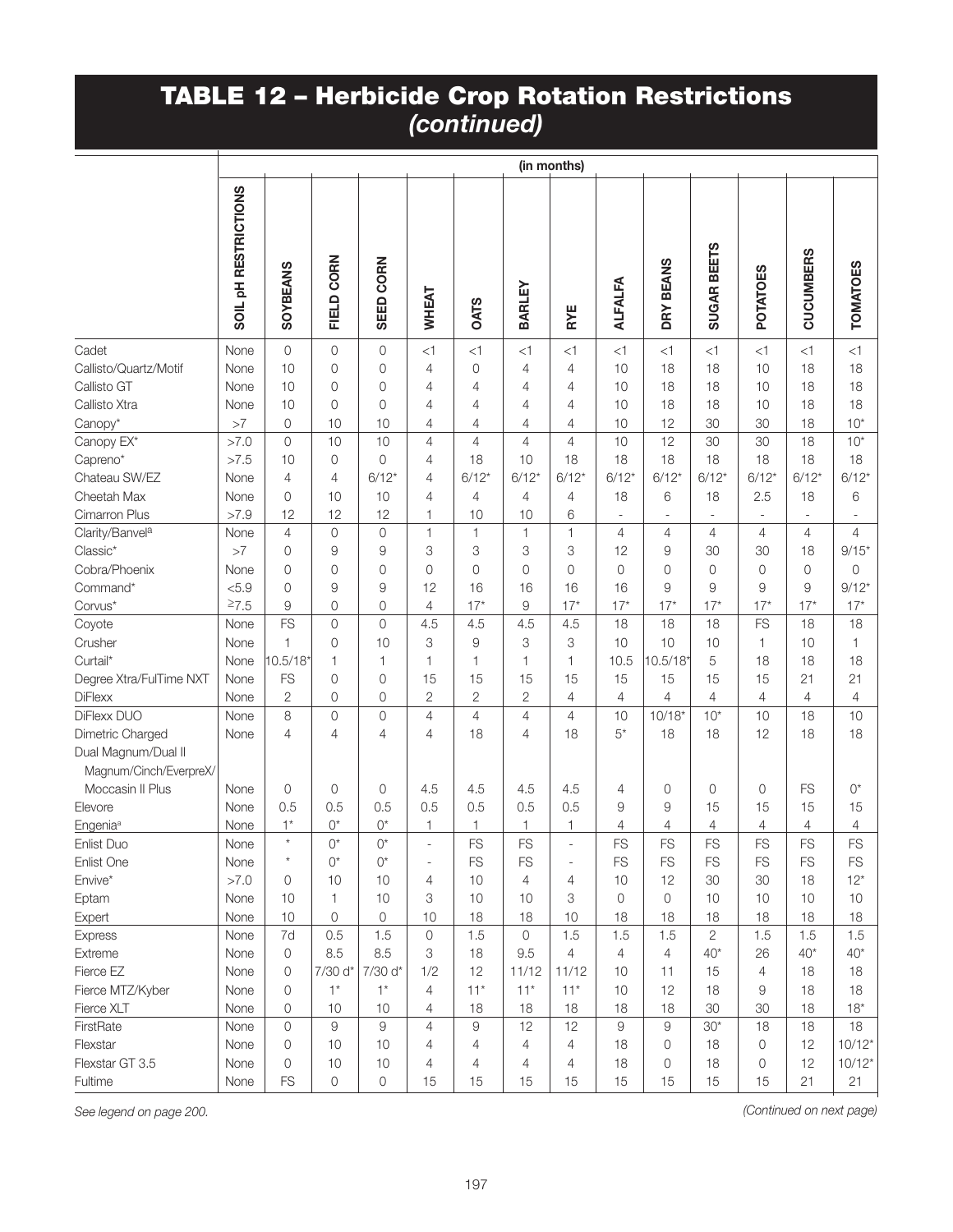|                        | (in months)                     |                               |                               |                               |                               |                               |                |                                |                               |                                |                    |                               |                                |                                |
|------------------------|---------------------------------|-------------------------------|-------------------------------|-------------------------------|-------------------------------|-------------------------------|----------------|--------------------------------|-------------------------------|--------------------------------|--------------------|-------------------------------|--------------------------------|--------------------------------|
|                        | SOIL <sub>PH</sub> RESTRICTIONS | <b>SOYBEANS</b>               | FIELD CORN                    | SEED CORN                     | WHEAT                         | <b>OATS</b>                   | BARLEY         | RYE                            | <b>ALFALFA</b>                | DRY BEANS                      | <b>SUGAR BEETS</b> | <b>POTATOES</b>               | <b>CUCUMBERS</b>               | <b>TOMATOES</b>                |
| Fusilade DX            | None                            | $\mathsf{O}\xspace$           | $\mathbf{2}$                  | $\overline{2}$                | $\overline{2}$                | $\mathbf{2}$                  | $\overline{c}$ | $\overline{c}$                 | $\overline{0}$                | $\overline{0}$                 | 0                  | $\overline{0}$                | 0                              | $\mathsf{O}$                   |
| Glyphosate             | None                            | 0                             | $\mathsf O$                   | $\overline{0}$                | 0                             | $\overline{0}$                | 0              | $\mathbf 0$                    | 0                             | $\overline{0}$                 | $\overline{0}$     | 0                             | 0                              | $\mathbf 0$                    |
| Gramoxone SL/Parazone  | None                            | $\overline{0}$                | 0                             | 0                             | 0                             | $\overline{0}$                | 0              | $\circ$                        | 0                             | 0                              | $\overline{0}$     | $\circ$                       | 0                              | 0                              |
| GrazonNext HL          | None                            | 12                            | 12                            | 12                            | 12                            | 12                            | 12             | 12                             | 24                            | 24                             | 24                 | 24                            | 24                             | 24                             |
| Halex GT               | None                            | 10                            | $\mathsf{O}$                  | $\circ$                       | $\overline{4}$                | $\overline{4}$                | 4              | $\overline{4}$                 | 10                            | 18                             | 18                 | 10                            | 18                             | 18                             |
| Harmony Extra          | None                            | 0.5                           | 0.5                           | 0.5                           | 0                             | $\overline{0}$                | 0              | 1.5                            | 1.5                           | 1.5                            | $\mathbf{2}$       | 1.5                           | 1.5                            | 1.5                            |
| Harmony                | None                            | $\mathbf 0$                   | $\mathsf{O}$                  | 1.5                           | 0                             | $\overline{0}$                | 0              | 1.5                            | 1.5                           | 1.5                            | 1.5                | 1.5                           | 1.5                            | 1.5                            |
| Harness/Surpass NXT    | None                            | FS                            | 0                             | 0                             | 4                             | <b>FS</b>                     | FS             | <b>FS</b>                      | 9                             | FS                             | FS                 | <b>FS</b>                     | 18                             | 18                             |
| Harness MAX            | None                            | 10                            | 0                             | 0                             | 4                             | <b>FS</b>                     | <b>FS</b>      | <b>FS</b>                      | 10                            | 18                             | 18                 | 18                            | 18                             | 18                             |
| Harness Xtra/          |                                 |                               |                               |                               |                               |                               |                |                                |                               |                                |                    |                               |                                |                                |
| Keystone NXT/          |                                 |                               |                               |                               |                               |                               |                |                                |                               |                                |                    |                               |                                |                                |
| Keystone LA NXT        | None                            | FS                            | 0                             | 0                             | 15                            | 15                            | 15             | 15                             | 15                            | 15                             | 15                 | 15                            | 21                             | 21                             |
| Hornet/Stanza          | >7.8                            | 10.5                          | 0                             | $\overline{0}$                | 4                             | 4                             | $\overline{4}$ | 4                              | 10.5                          | 10.5                           | $26*$              | 18                            | $26*$                          | $26*$                          |
| Huskie                 | None                            | 4                             | 9                             | 9                             | 1                             | 1                             | 1              | 1                              | $4^*$                         | 9                              | 9                  | 9                             | $12*$                          | $12*$                          |
| Impact Core            | None                            | 10                            | 0                             | 0                             | 4                             | 9                             | 9              | 9                              | 9                             | 18                             | 18                 | 10                            | 18                             | 18                             |
| ImpactZ                | None                            | 9                             | 0                             | $\overline{0}$                | 9                             | 18                            | 9              | 9                              | 9                             | 18                             | 18                 | 9                             | 18                             | 18                             |
| Katagon                | None                            | 9                             | 0                             | 0                             | 4                             | 8                             | 4              | 4                              | 10                            | 10                             | 18                 | 18                            | 18                             | 18                             |
| Kerb                   | None                            | 12                            | 12                            | 12                            | 12                            | 12                            | 12             | 12                             | 12                            | 12                             | 12                 | 12                            | 12                             | 12                             |
| Laudis*                | None                            | 8                             | 0                             | 0                             | 4                             | $\overline{4}$                | 4              | $\overline{4}$                 | 10                            | $10/18*$                       | $10/18*$           | 10                            | 18                             | 10                             |
| Lexar EZ               | None                            | 10                            | 0                             | 0                             | 15                            | 10                            | 10             | 10                             | 18                            | 18                             | 18                 | 18                            | 18                             | 18                             |
| Liberty/Rely           | None                            | 0                             | 0                             | 0                             | 2.5                           | 2.5                           | 2.5            | 2.5                            | 6                             | 6                              | 0                  | 2.5                           | 6                              | 6                              |
| Lorox/Linex            | None                            | 4                             | 4                             | 4                             | $\overline{4}$                | $\overline{4}$                | 4              | 4                              | 4                             | $\overline{4}$                 | 4                  | $\overline{4}$                | $\overline{4}$                 | 4                              |
| Lumax EZ               | None                            | 10                            | $\mathsf{O}$                  | $\circ$                       | 4.5                           | 10                            | 4.5            | 4.5                            | 18                            | 18                             | 18                 | 18                            | 18                             | 18                             |
| Marvel                 | None                            | 0                             | 10                            | 10                            | 4                             | $\overline{4}$                | 4              | 4                              | 18                            | $\overline{0}$                 | 18                 | $\circ$                       | 18                             | 4                              |
| Matrix<br><b>MCPA</b>  | None                            | 4                             | 0                             | 0                             | 4                             | 9                             | 9              | 4                              | $4^*$                         | 10                             | $18*$              | 0                             | 10                             | 0                              |
| Metribuzin             | None<br>$\geq 7.0$              | $\overline{\phantom{0}}$<br>4 | $\overline{\phantom{0}}$<br>4 | $\overline{\phantom{0}}$<br>4 | $\overline{\phantom{0}}$<br>4 | $\overline{\phantom{0}}$<br>4 | L,<br>4        | $\overline{\phantom{0}}$<br>12 | $\overline{\phantom{0}}$<br>4 | $\overline{\phantom{0}}$<br>12 | $\equiv$<br>18     | $\overline{\phantom{0}}$<br>4 | $\overline{\phantom{0}}$<br>12 | $\overline{\phantom{0}}$<br>12 |
| Milestone              | None                            | $12*$                         | $12*$                         | $12*$                         | $12*$                         | $12*$                         | $12*$          | $12*$                          | $12*$                         | $12*$                          | $12*$              | $12*$                         | $12*$                          | $12*$                          |
| Moccasin MTZ           | None                            | $\mathbf 0$                   | $\overline{4}$                | 4                             | 4.5                           | 12                            | 4.5            | 12                             | 4.5                           | 18                             | 18                 | 0                             | 18                             | 12                             |
| Nortron*               | None                            | 6/12                          | 6/12                          | 6/12                          | 6/12                          | 6/12                          | 6/12           | 6/12                           | 6/12                          | 6/12                           | $\mathbf 0$        | 6/12                          | 6/12                           | 6/12                           |
| OpTill                 | None                            | $0/1*$                        | 8.5                           | 8.5                           | $\overline{4}$                | 18                            | 9.5            | $\overline{4}$                 | $\overline{4}$                | $\overline{4}$                 | $40*$              | 26                            | $40*$                          | $40*$                          |
| Osprey                 | None                            | 3                             | 3                             | 3                             | 7d                            | 10                            | 1              | ÷,                             | 10                            | 3                              | 10                 | 10                            | 10                             | 10                             |
| Osprey Xtra            | None                            | 3                             | 9                             | 9                             | 3                             | 10                            | $\hbox{9}$     | $\blacksquare$                 | 10                            | 9                              | 10                 | 18                            | $18*$                          | $18*$                          |
| Outlook                | None                            | $\overline{0}$                | $\overline{0}$                | $\Omega$                      | $\overline{4}$                | $\overline{4}$                | 4              | 4                              | 10                            | $\circ$                        | 10                 | $10$                          | 10                             | 10                             |
| Panoflex               | >7.9                            | $1/7$ d <sup>*</sup>          | 14 <sub>d</sub>               | 1.5                           | 0                             | 1 <sub>d</sub>                | 0              | 0                              | 1.5                           | 1.5                            | $\overline{2}$     | 1.5                           | 1.5                            | 1.5                            |
| Parallel/Parallel PCS/ |                                 |                               |                               |                               |                               |                               |                |                                |                               |                                |                    |                               |                                |                                |
| Stalwart C             | None                            | 10                            | 0                             | $\circ$                       | 4.5                           | 4.5                           | 4.5            | 4.5                            | 4                             | 10                             | 10                 | 10                            | 10                             | 6                              |
| Peak                   | >7.8                            | $22*$                         | 1                             | 1                             | 0                             | 0                             | 0              | 0                              | $22*$                         | $22*$                          | $22*$              | $22*$                         | $22*$                          | $22*$                          |
| PerfectMatch           | None                            | 10.5                          | $\hbox{9}$                    | 9                             | $\mathbf{1}$                  | $\hbox{9}$                    | 9              | $\hbox{9}$                     | 10.5                          | 10.5                           | 9                  | 18                            | 18                             | 18                             |
| Permit/Sandea          | None                            | 9                             | 1                             | 2                             | $\mathbf{2}$                  | $\overline{2}$                | $\overline{2}$ | $\overline{2}$                 | 9                             | 0                              | 21                 | 9                             | 9                              | 8                              |
| Perpetuo               | None                            | $\mathbf 0$                   | 0                             | 8                             | $1/4*$                        | 11                            | 11             | 11                             | 10                            | 11                             | $12/15*$           | 4                             | 18                             | 18                             |
| Poast/Poast Plus*      | None                            | 0                             | $1^*$                         | $1*$                          | $1^*$                         | $1*$                          | $1*$           | $1^*$                          | $\mathbf{O}$                  | $\circ$                        | 0                  | 0                             | 0                              | 0                              |

*See legend on page 200.*

*(Continued on next page)*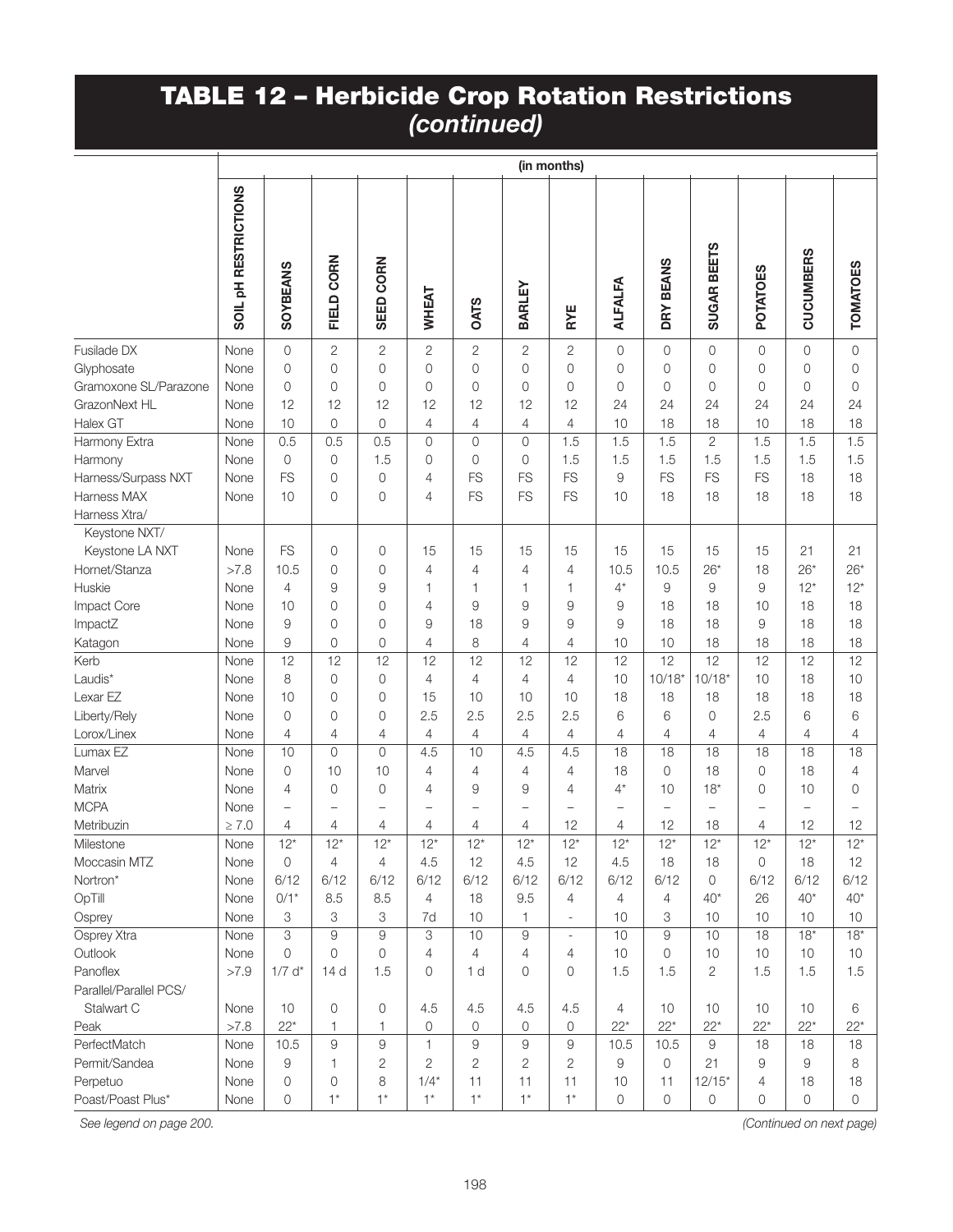|                               | (in months)                     |                        |                          |                          |                          |                        |                          |                          |                                                           |                            |                     |                |                          |                   |
|-------------------------------|---------------------------------|------------------------|--------------------------|--------------------------|--------------------------|------------------------|--------------------------|--------------------------|-----------------------------------------------------------|----------------------------|---------------------|----------------|--------------------------|-------------------|
|                               | SOIL <sub>PH</sub> RESTRICTIONS | <b>SOYBEANS</b>        | FIELD CORN               | SEED CORN                | WHEAT                    | <b>OATS</b>            | BARLEY                   | RYE                      | <b>ALFALFA</b>                                            | <b>BEANS</b><br><b>DRY</b> | SUGAR BEETS         | POTATOES       | <b>CUCUMBERS</b>         | <b>TOMATOES</b>   |
| PowerFlex HL                  | None                            | 5                      | $\hbox{9}$               | $\hbox{9}$               | 1                        | $\Theta$               | $\hbox{9}$               | $\hbox{9}$               | $\mathcal{G}% _{M_{1},M_{2}}^{\alpha,\beta}(\varepsilon)$ | 9                          | $\mathsf g$         | $\hbox{9}$     | 12                       | 12                |
| Prefix                        | None                            | $\overline{0}$         | 10                       | 10                       | 4.5                      | 4.5                    | 4.5                      | 4.5                      | 18                                                        | 0                          | 18                  | 18             | 12                       | $10/12*$          |
| Princep                       | None                            | FS*                    | $\mathbf 0$              | $\mathbf 0$              | 15                       | 21                     | 21                       | 15                       | 21                                                        | 21                         | 21                  | 21             | 21                       | 21                |
| Progress                      | None                            | $\mathbf 0$            | 4                        | 4                        | 4                        | $\overline{4}$         | 4                        | $\overline{4}$           | $\overline{0}$                                            | 0                          | $\overline{0}$      | $\overline{0}$ | 0                        | $\overline{0}$    |
| Prowl, Prowl H <sub>2</sub> O | None                            | $\overline{0}$         | 10                       | 10                       | 4                        | 10                     | 4                        | 10                       | 10                                                        | 0                          | 12                  | 10             | 10                       | 10                |
| Pursuit                       | None                            | $\overline{0}$         | 8.5                      | 8.5                      | $\overline{4}$           | 18                     | 9.5                      | $\overline{4}$           | $\overline{4}$                                            | 4                          | $40*$               | 26             | $40*$                    | $40*$             |
| Python/Accolade               | > 7.8                           | $\mathbf 0$            | $\mathbf 0$              | $\mathbf 0$              | 4                        | 4                      | 4                        | $\overline{4}$           | 4                                                         | 4                          | $26*$               | 12             | $26*$                    | $26*$             |
| Quelex                        | None                            | 3                      | 3                        | 3                        | 0                        | 3                      | 0                        | 3                        | 9                                                         | 9                          | $15*$               | $15*$          | $15*$                    | $15*$             |
| Raptor                        | < 6.2                           | $\overline{0}$         | 8.5                      | 8.5                      | 3                        | 9                      | 9                        | 4                        | 3                                                         | $\Omega$                   | $18*$               | $9^*$          | 9                        | 9                 |
| Reflex                        | None                            | $\mathbf 0$            | 10                       | 10                       | 4                        | 4                      | 4                        | 4                        | 18                                                        | 0                          | 18                  | 0              | 12                       | $10/12*$          |
| Realm Q                       | None                            | 10                     | $\mathsf{O}\xspace$      | $\mathbf{0}$             | $\overline{4}$           | 9                      | 9                        | $\overline{4}$           | 10                                                        | 18                         | 18                  | 10             | 18                       | 18                |
| Resicore                      | None                            | 10.5                   | 0                        | $\overline{0}$           | 4                        | 10.5                   | 10.5                     | 10.5                     | 10.5                                                      | 18                         | 18                  | 18             | 18                       | 18                |
| Resolve Q                     | None                            | 10                     | 0                        | $\overline{\phantom{0}}$ | 3                        | $\Theta$               | 9                        | 9                        | $10/18*$                                                  | 10                         | $10/18*$            | $\mathbf 0$    | 10                       | 1                 |
| Resource                      | None                            | $\overline{0}$         | 0                        | $\mathbf 0$              | 4                        | 4                      | 4                        | $\overline{4}$           | 1                                                         | 1                          | 1                   | 1              | 1                        | 1                 |
| Restraint                     | None                            | 10                     | $\mathbf 0$              | $\mathbf 0$              | 4                        | 12                     | 12                       | 12                       | 9                                                         | 10                         | 18                  | 10             | 12                       | 12                |
| Reviton                       | None                            | 14d                    | $\mathsf{O}$             | $\overline{0}$           | 0                        | $5/6*$                 | $5/6*$                   | $5/6*$                   | $5/6*$                                                    | $5/6*$                     | $1/2*$              | $5/6*$         | $5/6*$                   | $5/6*$            |
| Revulin Q                     | None                            | 10                     | $\mathbf 0$              | $\overline{0}$           | 4                        | 8                      | 4                        | 4                        | $10*$                                                     | 18                         | 18                  | $10*$          | 18                       | 18                |
| Ro-Neet                       | None                            | $\qquad \qquad -$      | $\overline{\phantom{0}}$ | $\overline{\phantom{0}}$ | $\overline{\phantom{0}}$ | L,                     | $\overline{\phantom{0}}$ | $\overline{\phantom{0}}$ | $\overline{\phantom{0}}$                                  | L,                         | ÷                   |                | $\overline{\phantom{0}}$ | $\qquad \qquad -$ |
| Select/Arrow/Select Max       | None                            | 0                      | 1                        | $\mathbf{1}$             | 1                        | $\mathbf{1}$           | 1                        | $\mathbf{1}$             | $\overline{0}$                                            | 0                          | $\overline{0}$      | 0              | 0                        | 0                 |
| SelectMax (≤6 oz)             | None                            | $\overline{0}$         | 6d                       | $\mathbf{1}$             | 1                        | $\mathbf{1}$           | 1                        | 1                        | $\overline{0}$                                            | 0                          | $\overline{0}$      | 0              | 0                        | $\mathbf 0$       |
| Sequence                      | None                            | $\overline{0}$         | $\mathbf 0$              | $\mathbf 0$              | 4.5                      | 4.5                    | 4.5                      | 4.5                      | 4                                                         | 0                          | FS                  | 0              | FS                       | 6                 |
| Sharpen (1 oz) <sup>a</sup>   | None                            | $0/1*$                 | $\mathbf 0$              | $\mathbf 0$              | 0                        | 0                      | 0                        | 0                        | 4                                                         | 4                          | 4                   | 4              | 4                        | 4                 |
| Sharpen (2.5 oz) <sup>a</sup> | None                            | $2/3*$                 | $\mathbf 0$              | $\mathbf 0$              | 0                        | 0                      | 0                        | 0                        | 6                                                         | 6                          | 6                   | 6              | 6                        | 6                 |
| Shieldex                      | None                            | 9                      | 0                        | $\mathbf 0$              | 3                        | 3                      | 3                        | 3                        | 9                                                         | 9                          | 18                  | 9              | 9                        | 9                 |
| Sinate                        | None                            | 9                      | $\overline{0}$           | $\mathbf 0$              | 3                        | 3                      | 3                        | 3                        | 9                                                         | 18                         | 18                  | 9              | 18                       | 18                |
| Sinbar                        | None                            | 24                     | 24                       | 24                       | 24                       | 24                     | 24                       | 24                       | 24                                                        | 24                         | 24                  | 24             | 24                       | 24                |
| Sonalan                       | None                            | $\mathbf 0$            | FS                       | FS                       | 10                       | 10                     | 10                       | 10                       | 10                                                        | 0                          | $8/13*$             | FS             | FS                       | <b>FS</b>         |
| Spartan                       | None                            | $\overline{O}$         | 10                       | 10                       | 4                        | 12                     | 4                        | $\overline{4}$           | 12                                                        | 12                         | 36                  | 12             | 12                       | $0/12*$           |
| Spartan Charge                | None                            | $\mathbf 0$            | 4                        | 12                       | 4                        | 12                     | 4                        | 4                        | 12                                                        | $\overline{4}$             | $24*$               | 4              | $12*$                    | $12*$             |
| Stalwart 2W                   | None                            | FS                     | $\mathsf{O}\xspace$      | $\circ$                  | 4.5                      | 4.5                    | 4.5                      | 4.5                      | 18                                                        | 18                         | 18                  | <b>FS</b>      | 18                       | 18                |
| Stalwart 3W                   | None                            | $\overline{\text{FS}}$ | 0                        | $\overline{0}$           | $\overline{\text{FS}}$   | $\overline{\text{FS}}$ | FS                       | FS                       | 18                                                        | 18                         | 18                  | 18             | 18                       | 18                |
| Starane Ultra                 | None                            | 10                     | $\overline{4}$           | $\overline{4}$           | 4                        | 4                      | 4                        | $\overline{4}$           | 4                                                         | 10                         | $\overline{4}$      | 10             | 10                       | 10                |
| Status*                       | None                            | 1/4                    | 0.25                     | 0.25                     | 1/4                      | 1/4                    | 1/4                      | 1/4                      | 1/4                                                       | 4                          | $\overline{4}$      | $\overline{4}$ | 4                        | 4                 |
| Steadfast Q                   | Yes*                            | 0.5                    | 0                        | 10                       | 4                        | 8                      | 8                        | 4                        | 10                                                        | 10                         | $10/18*$            | $10/18*$       | $10/18*$                 | $10/18*$          |
| Stinger*                      | None                            | 10.5/18                | $\mathsf{O}$             | 0                        | 0                        | 0                      | 0                        | 0                        | 10.5                                                      | 10.5/18                    | $\mathsf{O}\xspace$ | 18             | 18                       | 18                |
| SureStart II/TripleFlex II    | >7.8                            | <b>FS</b>              | 0                        | $\mathbf{0}$             | $\overline{4}$           | FS                     | FS                       | FS                       | FS                                                        | <b>FS</b>                  | $26*$               | 18             | $26*$                    | $26*$             |
| Surveil                       | None                            | $\mathbf 0$            | 9                        | $\overline{9}$           | 3                        | 9                      | $30*$                    | $30*$                    | 10                                                        | 9                          | $30*$               | 18             | $30*$                    | $30*$             |
| Synchrony XP*                 | >7                              | 0                      | 9                        | 9                        | 3/4                      | 3/4                    | 3/4                      | 3/4                      | 12                                                        | 9/12                       | 30                  | 30             | 18                       | 9/15              |
| Talinor                       | None                            | 10                     | 0                        | $\mathbf 0$              | 1                        | 3                      | 1                        | 9                        | $\hbox{9}$                                                | 12                         | 15                  | $\Theta$       | 18                       | 18                |
| Tavium                        | None                            | $1^{\star}$            | 4                        | 4                        | 4.5                      | 4.5                    | 4.5                      | 4.5                      | 6                                                         | 6                          | 6                   | 6              | 12                       | 6                 |

*See legend on page 200. (Continued on next page)*